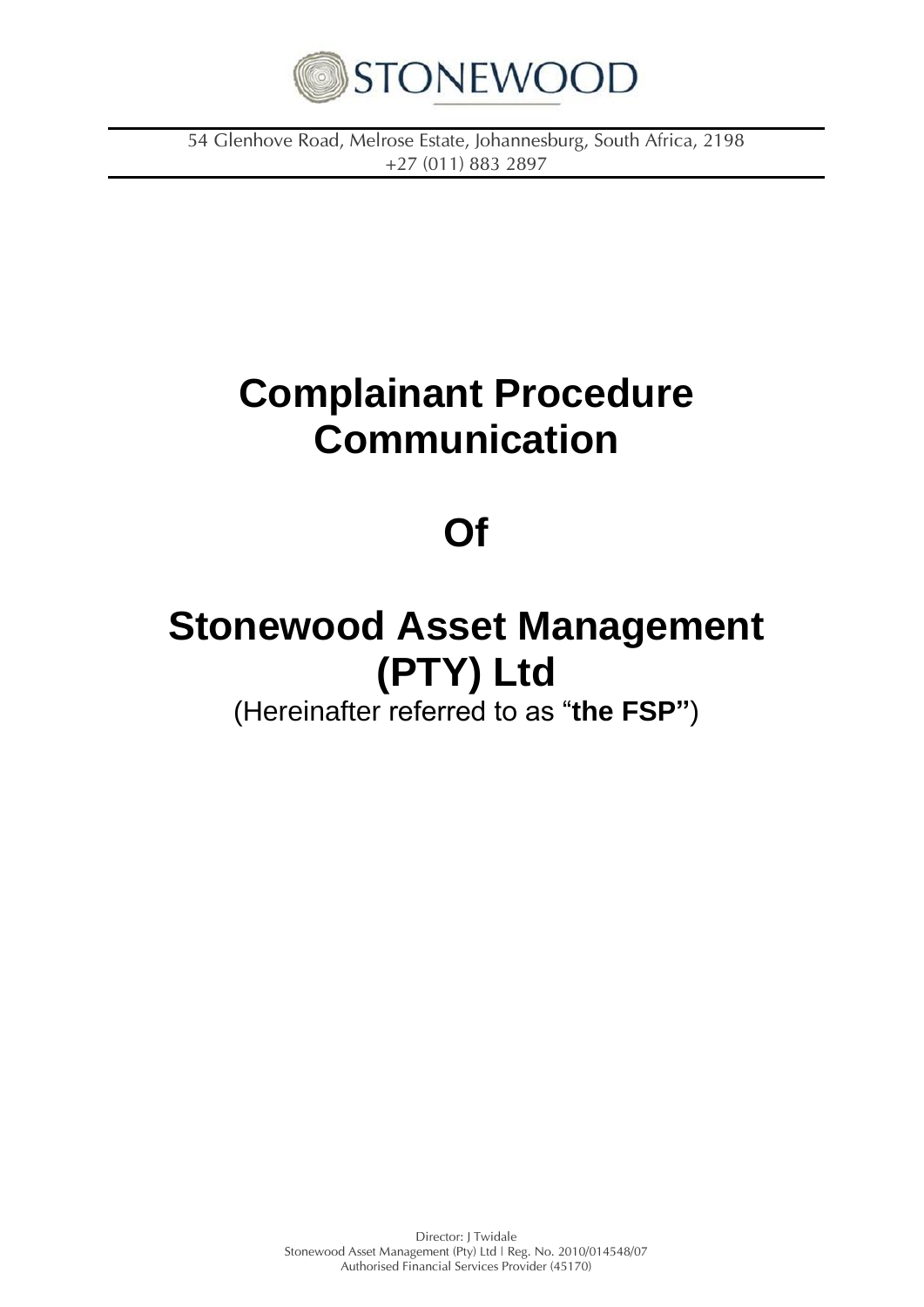#### **PURPOSE OF THIS DOCUMENT**

The FSP is an authorised Financial Services Provider, and as such we have certain specific duties towards you – our valued client. One of these duties is the establishment of a formal complaint management and resolution framework, which will enable you to exercise your rights as provided for in the Financial Advisory and Intermediary Services Act.

The purpose of this document is to inform you of the procedure which will be followed in order to provide a resolution for the complaint which you have submitted.

### **COMPLAINT MUST BE RELEVANT**

In terms of the FAIS Act, a "complaint" means, a specific complaint relating to a financial service rendered by the FSP or representative to the complainant on or after the date of commencement of this Act, and in which complaint it is alleged that the FSP or representative -

- has contravened or failed to comply with a provision of this Act and that as a result thereof the complainant has suffered or is likely to suffer financial prejudice or damage;
- has wilfully or negligently rendered a financial service to the complainant which has caused prejudice or damage to the complainant or which is likely to result in such prejudice or damage; or
- has treated the complainant unfairly;

The financial services environment is complex. We will endeavour to address all reasonable requests from our clients but may also refer you to a more appropriate facility. Where the complaint relates to any aspect of our service, or any disclosures that ought to be made by us, we will endeavour to address those complaints in writing, within seven (7) working days.

In instances where the complaint relates to any matter that is not within our control, such as product information or investment performance, we will forward the complaint to the product supplier concerned. Please be advised that we reserve the right to recover costs or damages that we may suffer as a result of clients making frivolous, vexatious or unreasonable claims.

#### **PROCEDURE**

Our internal complaints resolution process is intended to provide for the fair and effective resolution of complaints. The time periods set out in this procedure will be adhered to as strictly as possible but may be varied if necessary. The following step by step guideline sets out the procedures we will adopt and demonstrates how a complaint will be dealt with, once received by us:

- Your complaint and all communications in connection with your complaint must be in writing. All verbal communications made in connection with the complaint must be confirmed in writing within three days of the communication.
- Please indicate the following information:
	- · Your name, surname and contact details;

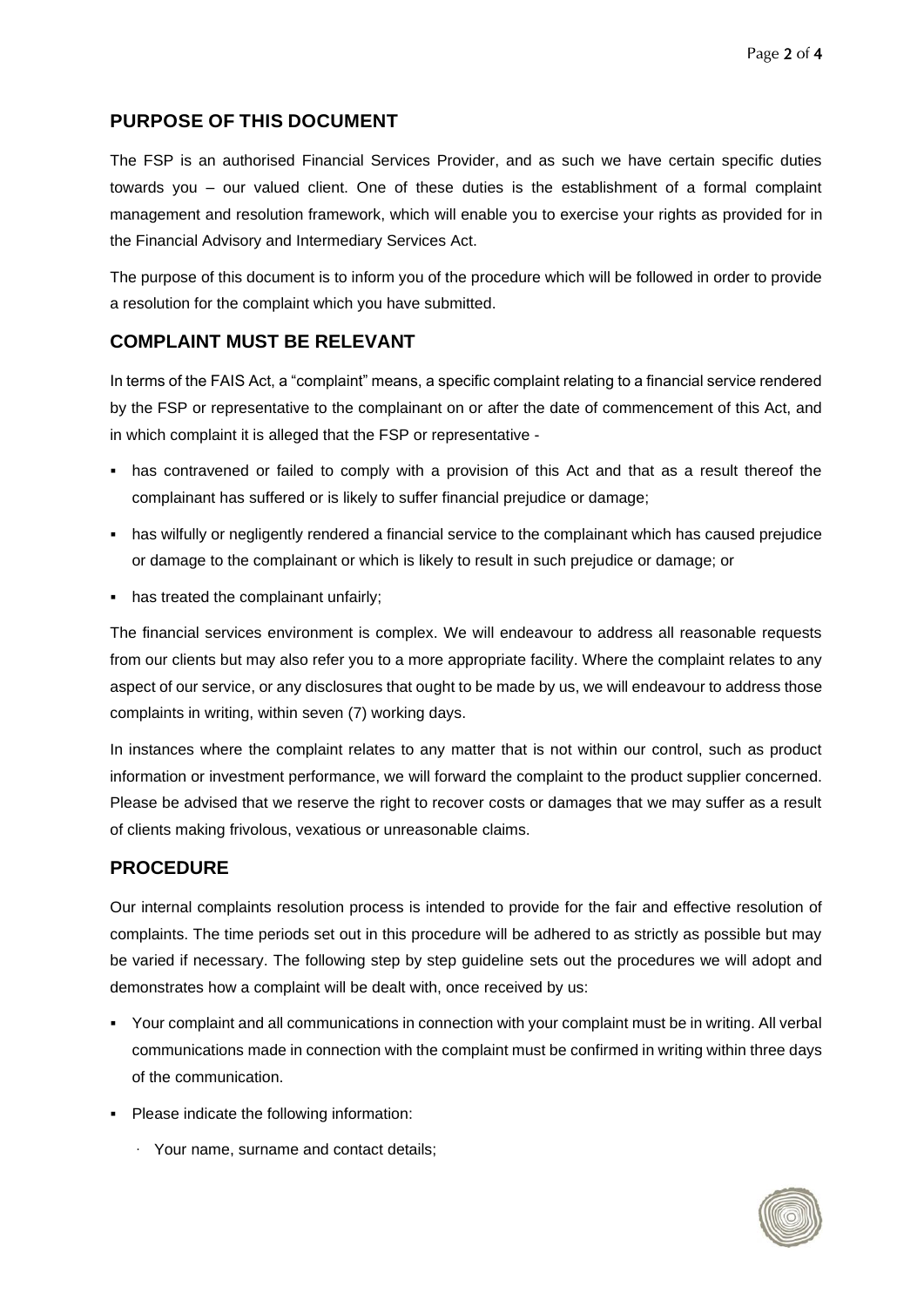- · A complete description of your complaint and the date on which the financial service which led to your complaint was rendered;
- · The name of the person who furnished the financial advice or rendered the intermediary service that led to your complaint; and
- · How you would prefer to receive future communications regarding your complaint (i.e. via telephone, e-mail or post).
- The complaint will be entered into our Complaints Register on the same day that it is made, and written confirmation of receipt will be forwarded to you. We will keep record of the complaint and maintain such record for 5 years as required by legislation. Please take into consideration that the method of communication chosen by you will determine how quickly we will respond to your complaint.
- The complaint will immediately be brought to the attention of the senior manager in charge of the relevant department for allocation to a trained and skilled person who is able to properly respond to your complaint (i.e. the Complaint Dispute Facilitator).
- The complaint will be investigated and we will revert to you with our preliminary findings **within 7 (seven) working days** from the date of receipt of the complaint. In all instances we will advise you of the reasons for our decisions.
- The preliminary findings will be discussed with all internal parties concerned, and a proposed solution will be communicated to you within a **further 7 (seven) working days**. In all instances we will advise you of the reasons for our decisions.
- If you are not satisfied with our solution, you may refer the complaint to the Managing Director of our Business. The Managing Director may amend the solution or confirm it. Please be informed that certain decisions may have to be approved by the management committee of the FSP. In such a case we will communicate that fact to you, as well as the date on which a decision relating to your complaint will be taken.
- The FSP's Complaint Dispute Facilitator Mr. Oratile Tlhabane may be contacted at his offices in Johannesburg at the following address:

Physical & Postal Address: Stonewood Capital, 1<sup>st</sup> Floor, 54 Glenhove Road, Melrose Estate, Johannesburg, South Africa, 2198

**Telephone:** +27 11 883 2897

**E-mail Address:** oratile@stonewoodam.co.za

#### **Website:** www.stonewoodam.co.za

▪ If, after having referred the complaint to the Managing Director, you are still not satisfied with the outcome, we will regard the complaint as being unsatisfactorily resolved. In such a case, you may approach the office of the Ombud for Financial Services Providers or take such other steps as may be advised by your legal representatives.